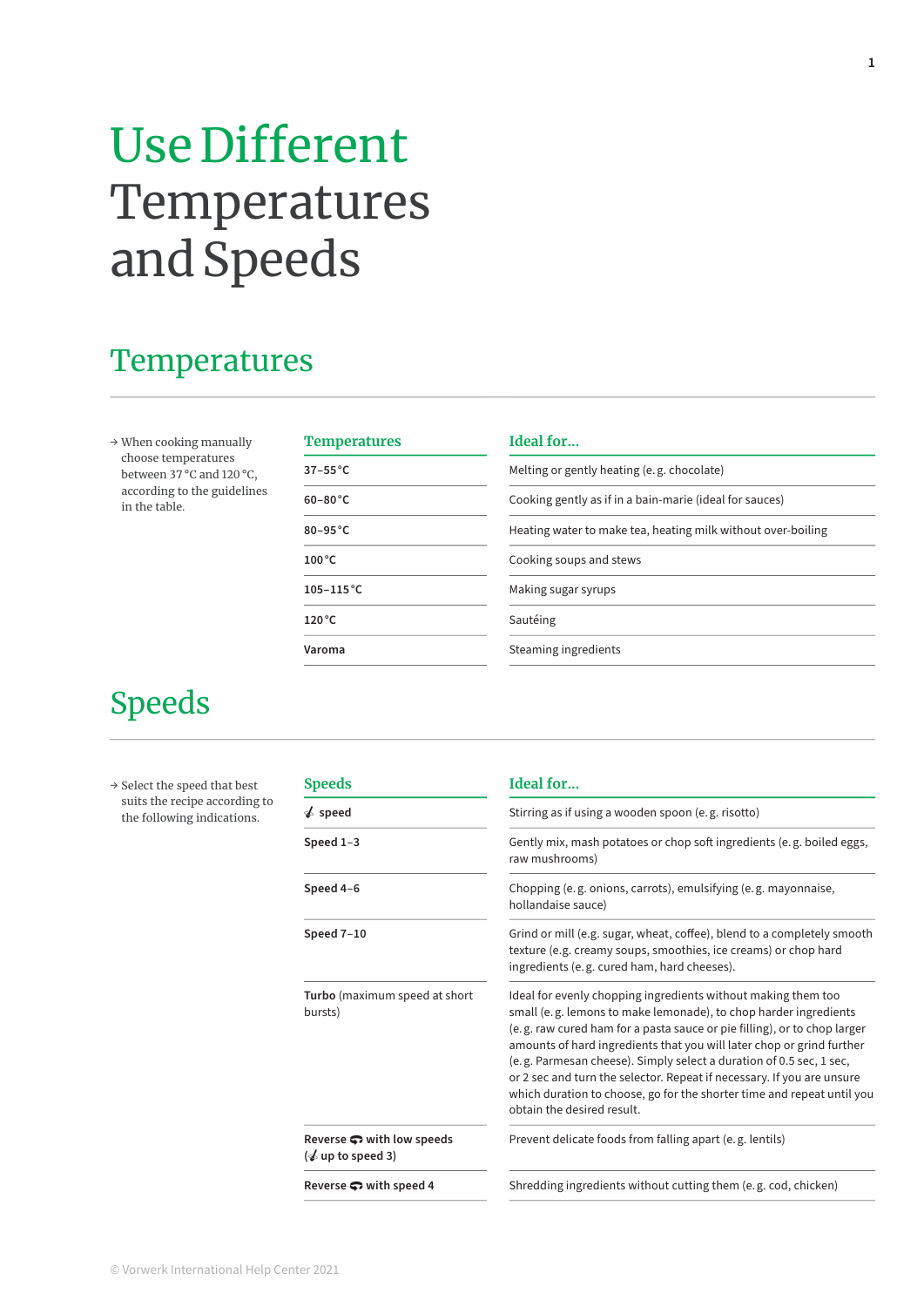# Chopping Functions

Use this table as a guide for chopping your ingredients. Ingredient quantities can be adjusted as needed, while for some ingredients (e. g. nuts), the results will be more consistent if you chop in several batches instead of increasing the quantity. When a range is provided, use the longer time for a finer chop or grind.

### Grating

| Food                                     | <b>Amount</b>                                 | <b>Time/Speed</b>     | <b>Tips and techniques</b>                    |
|------------------------------------------|-----------------------------------------------|-----------------------|-----------------------------------------------|
| Carrots, turnips, daikon                 | 100-180 g, cut in pieces $(4 \text{ cm})$     | 3-4 sec/speed 5       |                                               |
|                                          | $200 - 450$ g, cut in pieces $(4 \text{ cm})$ | 4-6 sec/speed 5       |                                               |
|                                          | 500–700 g, cut in pieces (4 cm)               | 5-7 sec/speed 5       |                                               |
| Cabbage (white/red) -<br>finely grated   | 200-400 g, cut in pieces                      | 6-8 sec/speed 5       |                                               |
| Cabbage (white/red) -<br>coarsely grated | 200-400 g, cut in pieces                      | 2-4 sec/speed 5       |                                               |
| Apples                                   | $100 - 300$ g, quartered                      | 2-3 sec/speed 4.5     |                                               |
|                                          | 350-600g, quartered                           | $3-4$ sec/speed 4.5   |                                               |
| Plums, medium ripeness                   | 200-300g, quartered                           | $3-5$ sec/speed 4.5   |                                               |
|                                          | 350-600g, quartered                           | 4-6 sec/speed 4.5     |                                               |
| Pears, nectarines, apricots,             | 200-300 g, quartered                          | $3-5$ sec/speed 4.5   |                                               |
| medium ripeness                          | 350-600g, quartered                           | 4-6 sec/speed 4.5     |                                               |
| Dark chocolate – coarsely grated         | 70-200 g, cut in pieces                       | 3-4 sec/speed 7       | • For thick bars of chocolate, use the longer |
|                                          | 250-300 g, cut in pieces                      | 4-5 sec/speed 7       | time, adding 1-2 seconds as needed.           |
| Milk chocolate - coarsely grated         | 70-100g, cut in pieces                        | 3-4 sec/speed 6       | . For thick bars of chocolate, use speed 7.   |
|                                          | 150-200 g, cut in pieces                      | 4 sec/speed 6         |                                               |
|                                          | 250-300 g, cut in pieces                      | 4-5 sec/speed 6       |                                               |
| White chocolate - coarsely grated        | 70-200 g, cut in pieces                       | 2-3 sec/speed 7       | • For thick bars of chocolate, use the longer |
|                                          | 230-300 g, cut in pieces                      | 4 sec/speed 7         | time, adding 1-2 seconds as needed.           |
| Dark chocolate - finely grated           | 70-200 g, cut in pieces                       | $10-12$ sec/speed 8   |                                               |
|                                          | 250-300 g, cut in pieces                      | $12 - 15$ sec/speed 8 |                                               |
| Milk chocolate - finely grated           | 70-200 g, cut in pieces                       | 6-7 sec/speed 8       |                                               |
|                                          | 250-300 g, cut in pieces                      | 7-9 sec/speed 8       |                                               |
| White chocolate - finely grated          | 70-200 g, cut in pieces                       | 6-8 sec/speed 8       |                                               |
|                                          | 250-300 g, cut in pieces                      | 8-9 sec/speed 8       |                                               |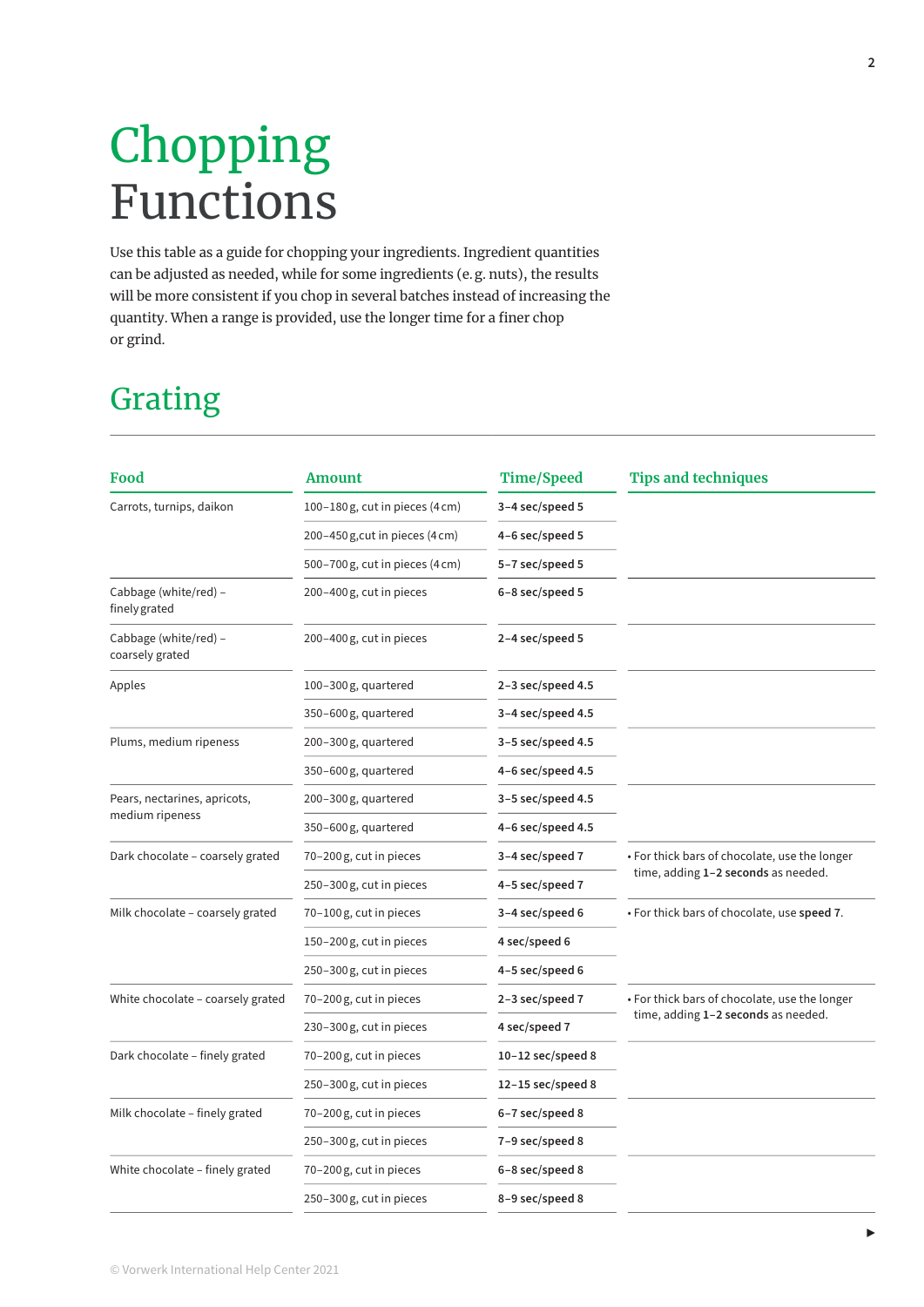| Food                                                     | Amount                                        | <b>Time/Speed</b>        | <b>Tips and techniques</b>                                                                                                     |
|----------------------------------------------------------|-----------------------------------------------|--------------------------|--------------------------------------------------------------------------------------------------------------------------------|
| Breadcrumbs - coarse                                     | 100 g bread, fresh, cut in pieces<br>(3cm)    | $3-10$ sec/speed 6       | . Use white or crusty bread such as baguette,<br>ciabatta, whole wheat bread or bread rolls.                                   |
| Breadcrumbs - fine                                       | 100 g bread, cut in pieces (3 cm)             | $7-20$ sec/speed $7$     | • Add herbs or garlic to the bread before<br>grating.<br>• Breadcrumbs made from fresh bread must be<br>stored in the freezer. |
| Potatoes and sweet potatoes                              | 200-500 g, cut in pieces                      | 4-7 sec/speed 5          | • Chopping time depends on type of potatoes.                                                                                   |
|                                                          | 600-800 g, cut in pieces                      | $5-10$ sec/speed 5       |                                                                                                                                |
| Cheese, medium-hard<br>(e.g. Gruyère, Cheddar, Emmental) | $70-300$ g, cut in pieces $(2-3$ cm)          | 5-14 sec/speed 7         |                                                                                                                                |
| Parmesan cheese                                          | 50-70g, cut in pieces (2 cm)                  | 10 sec/speed 10          | • Remove crusts before grinding.                                                                                               |
| (or other hard cheese)                                   | $100 - 250$ g, cut in pieces $(2 \text{ cm})$ | $12 - 20$ sec/speed $10$ |                                                                                                                                |

### Chopping / Crushing /  Mincing

| Food                          | <b>Amount</b>       | <b>Time/Speed</b>                                                                                                        | <b>Tips and techniques</b>                                                                                           |
|-------------------------------|---------------------|--------------------------------------------------------------------------------------------------------------------------|----------------------------------------------------------------------------------------------------------------------|
| Fresh herbs (e.g. parsley,    | 5g, leaves only     | 3-4 sec/speed 6                                                                                                          | • Make sure leaves are dry for best chopping                                                                         |
| coriander, sage, thyme, mint) | 10-25g, leaves only | 4-6 sec/speed 6                                                                                                          | results.                                                                                                             |
|                               | 20-30g, leaves only | 3-4 sec/speed 7                                                                                                          |                                                                                                                      |
|                               | 30-40g, leaves only | 5-9 sec/speed 6                                                                                                          |                                                                                                                      |
| Dill                          | 5-40g, leaves only  | 4 sec/speed 8                                                                                                            | . If further chopping is required, scrape down<br>sides of mixing bowl with spatula and chop<br>again 2 sec/speed 8. |
| Rosemary                      | 5-30g, leaves only  | 10 sec/speed 8,<br>scrape down sides<br>of mixing bowl with<br>spatula, then chop<br>again 5 sec/speed 8<br>if necessary | . Moisture content of rosemary is variable.                                                                          |
| Garlic                        | 1 clove             | 2 sec/speed 8                                                                                                            |                                                                                                                      |
|                               | $10 - 20g$          | 3 sec/speed 8                                                                                                            |                                                                                                                      |
|                               | $25 - 70g$          | 3 sec/speed 5                                                                                                            |                                                                                                                      |
|                               | 100 <sub>g</sub>    | 3-5 sec/speed 5                                                                                                          |                                                                                                                      |
| Onions                        | 30-70g, halved      | 3-4 sec/speed 5                                                                                                          | • Cut large onions in quarters.                                                                                      |
|                               | 100-200g, halved    | 4 sec/speed 5                                                                                                            |                                                                                                                      |
|                               | 220-350g, halved    | 4-5 sec/speed 5                                                                                                          |                                                                                                                      |
|                               | 400-500g, quartered | 5-6 sec/speed 5                                                                                                          |                                                                                                                      |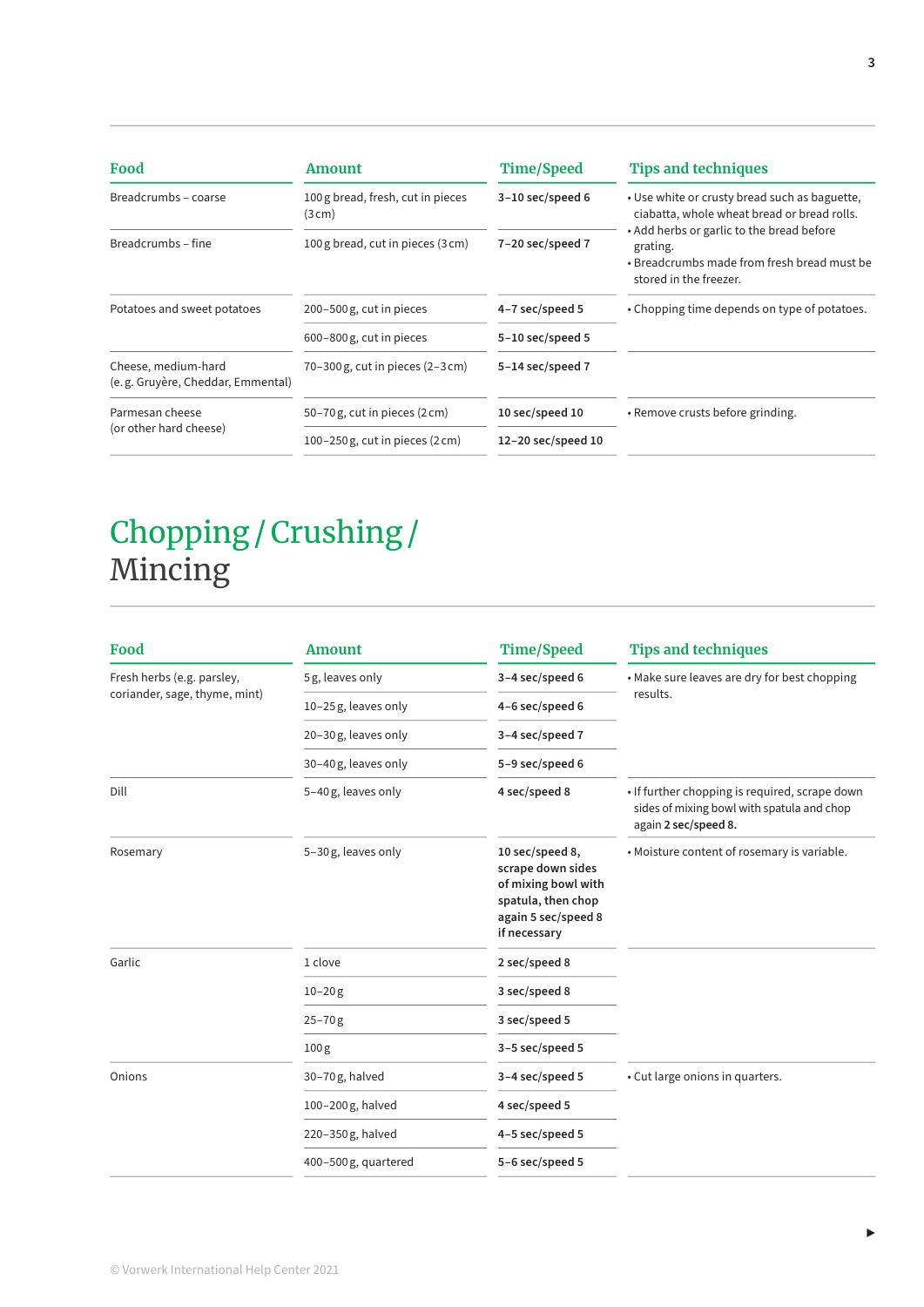| Food                                                   | <b>Amount</b>                                                | <b>Time/Speed</b>     | <b>Tips and techniques</b>                                                                                                                                                                       |
|--------------------------------------------------------|--------------------------------------------------------------|-----------------------|--------------------------------------------------------------------------------------------------------------------------------------------------------------------------------------------------|
| Crushed ice                                            | 200-550g ice cubes                                           | 3-8 sec/speed 5       | • The length of time depends on size of ice<br>cubes and desired result.<br>• The quantity of ice can be increased as long<br>as ice cubes do not exceed the 1 litre mark<br>in the mixing bowl. |
| <b>Beef</b>                                            | 300 g, cut in pieces (3 cm),<br>partially frozen             | $10-13$ sec/speed 8   | • To achieve a uniform result, cut meat in<br>equal-sized pieces.                                                                                                                                |
|                                                        | 500 g, cut in pieces (3 cm),<br>partially frozen             | $13 - 16$ sec/speed 8 | . The best result is achieved with meat that<br>is partially frozen for 60 minutes. However,<br>make sure it is only partially frozen.                                                           |
| Pork                                                   | 300 g, cut in pieces (3 cm),<br>partially frozen             | 8-10 sec/speed 6      | • To achieve a uniform result, cut meat in<br>equal-sized pieces.                                                                                                                                |
|                                                        | 500 g, cut in pieces (3 cm),<br>partially frozen             | $12-14$ sec/speed 6   | $\bullet$ The best result is achieved with meat that<br>is partially frozen for 60 minutes. However,<br>make sure it is only partially frozen.                                                   |
| Poultry (white meat)                                   | 300 g, cut in pieces (3 cm),<br>partially frozen             | 5-6 sec/speed 6       |                                                                                                                                                                                                  |
|                                                        | 500 g, cut in pieces (3 cm),<br>partially frozen             | 7-8 sec/speed 6       |                                                                                                                                                                                                  |
| Lamb                                                   | 300 g, sinew free, cut in pieces<br>(3 cm), partially frozen | $10-13$ sec/speed 8   |                                                                                                                                                                                                  |
| Nuts (e.g. almonds, hazelnuts) -                       | 100 <sub>g</sub>                                             | 3-5 sec/speed 6       |                                                                                                                                                                                                  |
| coarsely chopped                                       | $200 - 300$ g                                                | 4-6 sec/speed 6       |                                                                                                                                                                                                  |
| Nuts (e.g. peanuts, cashew nuts) -<br>coarsely chopped | $100 - 200$ g                                                | 3-6 sec/speed 5       |                                                                                                                                                                                                  |
|                                                        | 300g                                                         | 2-5 sec/speed 5       |                                                                                                                                                                                                  |
| Nuts (e.g. walnuts, pecans) -                          | 100 <sub>g</sub>                                             | 2-6 sec/speed 4       |                                                                                                                                                                                                  |
| coarsely chopped                                       | 200 <sub>g</sub>                                             | 3-7 sec/speed 4       |                                                                                                                                                                                                  |
|                                                        | 300 <sub>g</sub>                                             | 1-3 sec/speed 5       |                                                                                                                                                                                                  |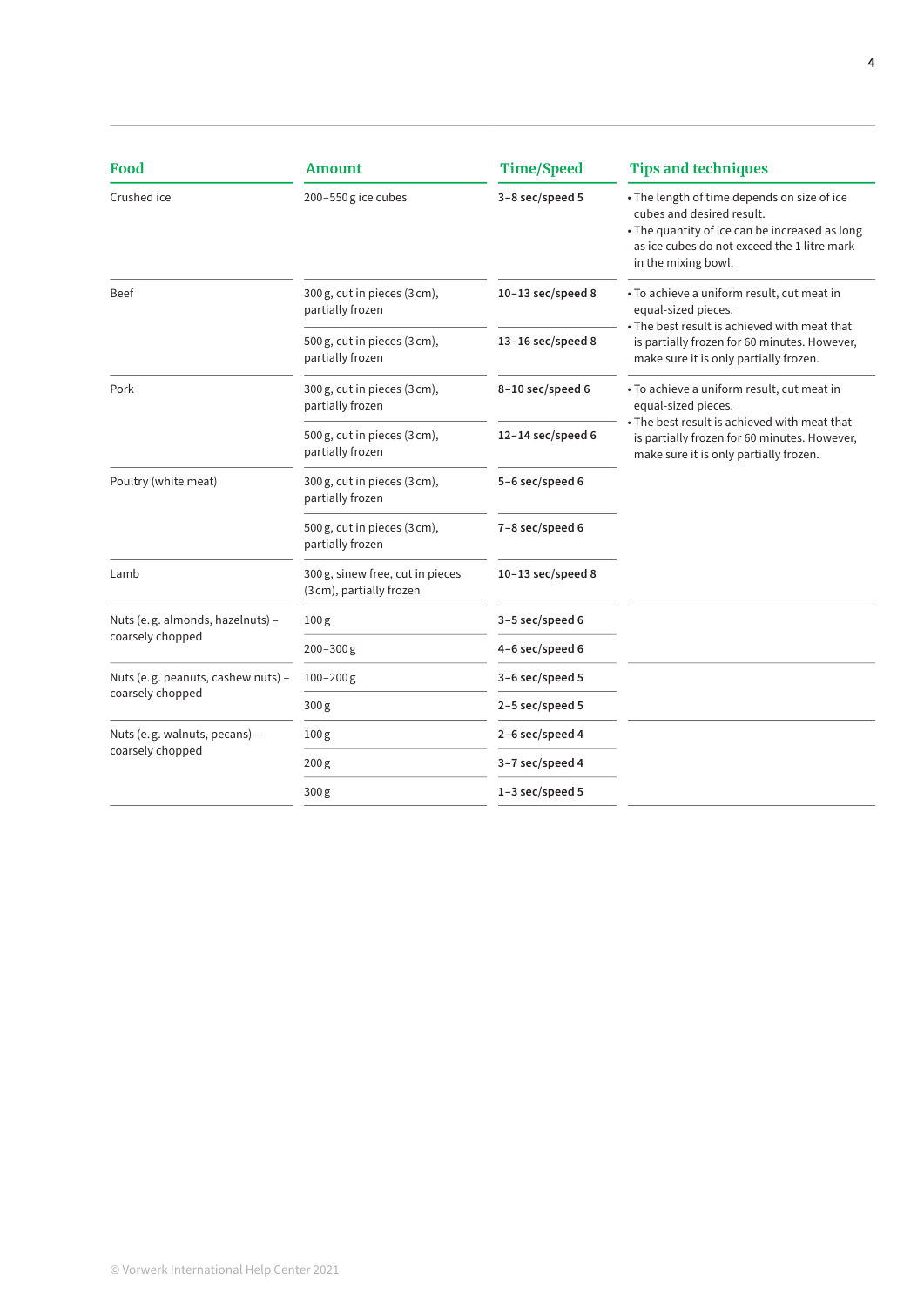### Grinding /  Milling

| Food                                         | <b>Amount</b>    | <b>Time/Speed</b>           | <b>Tips and techniques</b>                                                                                                                                                                           |
|----------------------------------------------|------------------|-----------------------------|------------------------------------------------------------------------------------------------------------------------------------------------------------------------------------------------------|
| Nuts (e.g. walnuts) - finely ground          | 100 <sub>g</sub> | 4-6 sec/speed 6             |                                                                                                                                                                                                      |
|                                              | $150 - 250$ g    | 5-7 sec/speed 6             |                                                                                                                                                                                                      |
| Nuts (e.g. almonds, hazelnuts,               | 100 <sub>g</sub> | 6-8 sec/speed 7             |                                                                                                                                                                                                      |
| cashew nuts, peanuts) - finely<br>ground     | $150 - 250$ g    | 6-10 sec/speed 7            |                                                                                                                                                                                                      |
| Dried pulses (e.g. chickpeas,                | 100 <sub>g</sub> | 20-50 sec/speed 10          | • For best results, grind up to 250 g at a time.                                                                                                                                                     |
| lentils, dried beans) - finely<br>ground     | $150 - 250$ g    | 30-60 sec /speed 10         | If more flour is needed, repeat the process in<br>batches of up to 250 g.<br>• Time depends on type of pulse.                                                                                        |
| Cereal grains (e.g. wheat, rye,              | 100 <sub>g</sub> | 10-50 sec/speed 10          | • Cereal grains can be ground coarsely or very                                                                                                                                                       |
| spelt, buckwheat, millet) - finely<br>ground | $150 - 250$ g    | $15-60$ sec/speed 10        | fine (flour). The longer the grinding time, the<br>finer the grind.<br>• For best results, grind up to 250 g at a time.<br>If more flour is needed, repeat the process in<br>batches of up to 250 g. |
| Coffee beans                                 | $100 - 250$ g    | 1 min/speed 9               |                                                                                                                                                                                                      |
| Poppy seeds                                  | $100 - 250$ g    | 30 sec/speed 9              |                                                                                                                                                                                                      |
| Peppercorns - coarse                         | 10 <sub>g</sub>  | 10 sec-1 min/speed 10       |                                                                                                                                                                                                      |
| Rice                                         | $100 - 150$ g    | 1 min-1 min 30 sec/speed 10 |                                                                                                                                                                                                      |
| Sesame seeds                                 | $100 - 150$ g    | 6-10 sec/speed 9            | • Use unpeeled sesame seeds for fine flour, and                                                                                                                                                      |
|                                              | $160 - 200$ g    | 9-15 sec/speed 9            | peeled sesame seeds for sesame seed paste.                                                                                                                                                           |
| Spices                                       | 20 <sub>g</sub>  | 20-60 sec/speed 9           | • Grinding time depends on the spices used.                                                                                                                                                          |
| Icing sugar (white, brown and                | 100 <sub>g</sub> | $11-14$ sec/speed 10        | • For best results, grind sugar in 100-200 g                                                                                                                                                         |
| dark brown)                                  | 150 <sub>g</sub> | 15-18 sec/speed 10          | batches.                                                                                                                                                                                             |
|                                              | 200 <sub>g</sub> | 17-20 sec/speed 10          |                                                                                                                                                                                                      |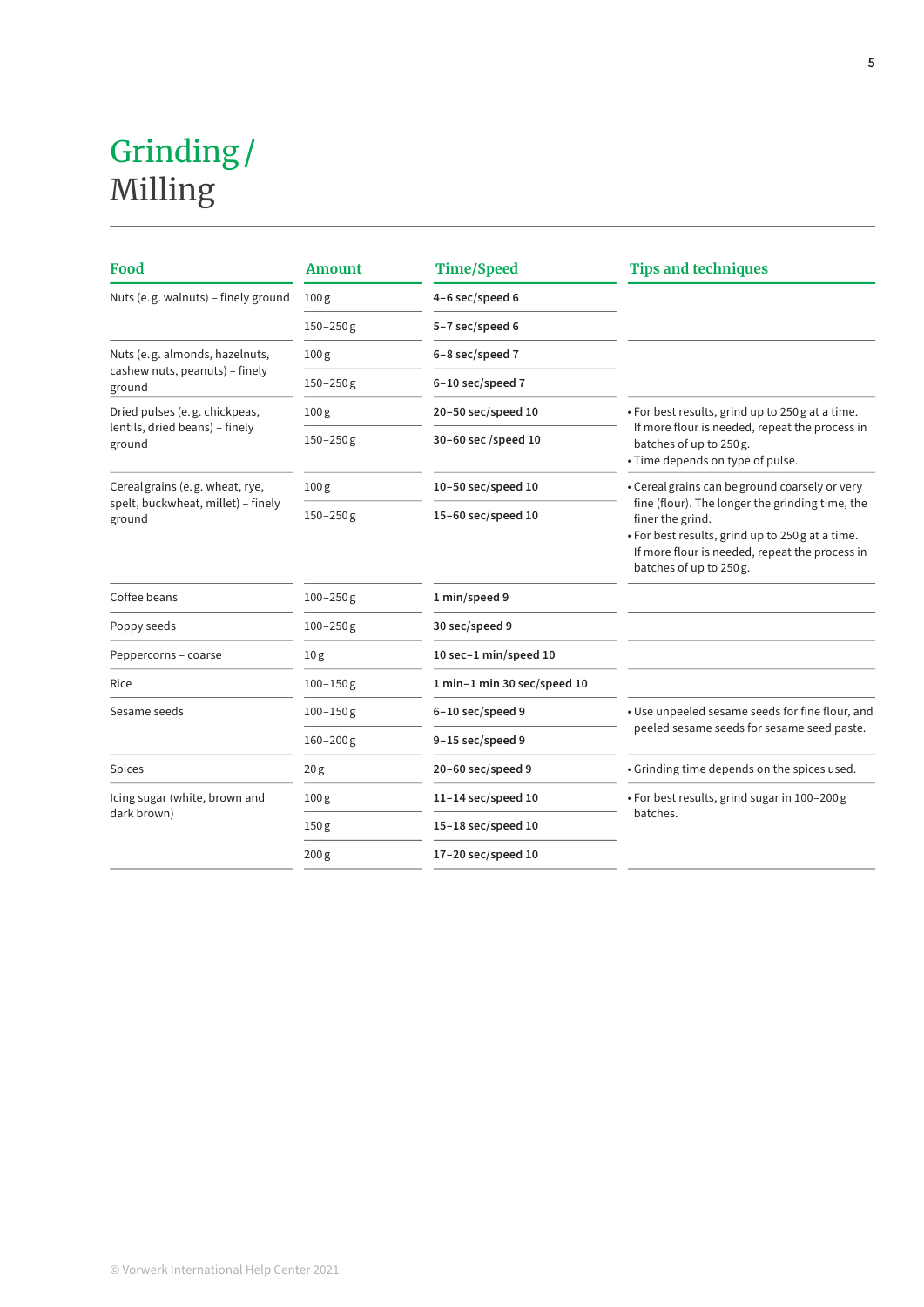## Steaming Functions

Use this table as a guide to steaming times, adjusting amounts and times according to your preference. Cooking times will vary depending on the quantity, size and temperature of ingredients. To extend cooking time beyond 30 minutes, add 250 g water for each additional 15 minutes. Make sure a few holes in the Varoma dish and Varoma tray remain unobstructed, and that the Varoma lid is properly closed.

Place 500 g room temperature water or broth in the mixing bowl and steam **stated time/Varoma/speed 1** .

### Steaming Vegetables

| Food                         | <b>Amount</b>                                   | <b>Time</b> | <b>TM</b> part   | <b>Tips and techniques</b>                                           |
|------------------------------|-------------------------------------------------|-------------|------------------|----------------------------------------------------------------------|
| Carrots                      | 200-500 g, sliced (5 mm)                        | $18-24$ min | Simmering basket |                                                                      |
|                              | 550-800 g, sliced (5 mm)                        | 25-30 min   | Varoma           |                                                                      |
|                              | 300-1000g, thin, whole                          | 25-30 min   | Varoma           |                                                                      |
| Parsnips                     | 200-500g, peeled, cut in<br>bite-sized pieces   | $10-15$ min | Simmering basket | • To achieve uniform results, cut<br>parsnips in equal-sized pieces. |
|                              | 600-1000 g, peeled, cut in<br>bite-sized pieces | 15-20 min   | Varoma           |                                                                      |
| Kohlrabi, turnips,<br>daikon | 200-600 g, cut in pieces<br>$(2 - 3 cm)$        | $18-25$ min | Simmering basket |                                                                      |
|                              | 700-1000 g, cut in pieces<br>$(2 - 3 cm)$       | 24-30 min   | Varoma           |                                                                      |
| <b>Broccoli florets</b>      | 250 <sub>g</sub>                                | $11-15$ min | Simmering basket |                                                                      |
|                              | $400 - 800$ g                                   | $15-22$ min | Varoma           |                                                                      |
| <b>Cauliflower florets</b>   | 300 <sub>g</sub>                                | $15-20$ min | Simmering basket |                                                                      |
|                              | $400 - 900$ g                                   | $20-25$ min | Varoma           |                                                                      |
| Cabbage                      | $300 g$ , cut in strips $(1-2 cm)$              | $10-15$ min | Simmering basket |                                                                      |
|                              | 400-800 g, cut in strips (1-2 cm)               | $13-18$ min | Varoma           |                                                                      |
| Asparagus                    | 800 <sub>g</sub>                                | 23-35 min   | Varoma           | • Time depends on thickness<br>of stalks.                            |
| Peppers                      | 100-300 g, cut in strips (1.5 cm)               | $10-14$ min | Simmering basket |                                                                      |
|                              | 400-800 g, cut in strips (1.5 cm)               | $12-15$ min | Varoma           |                                                                      |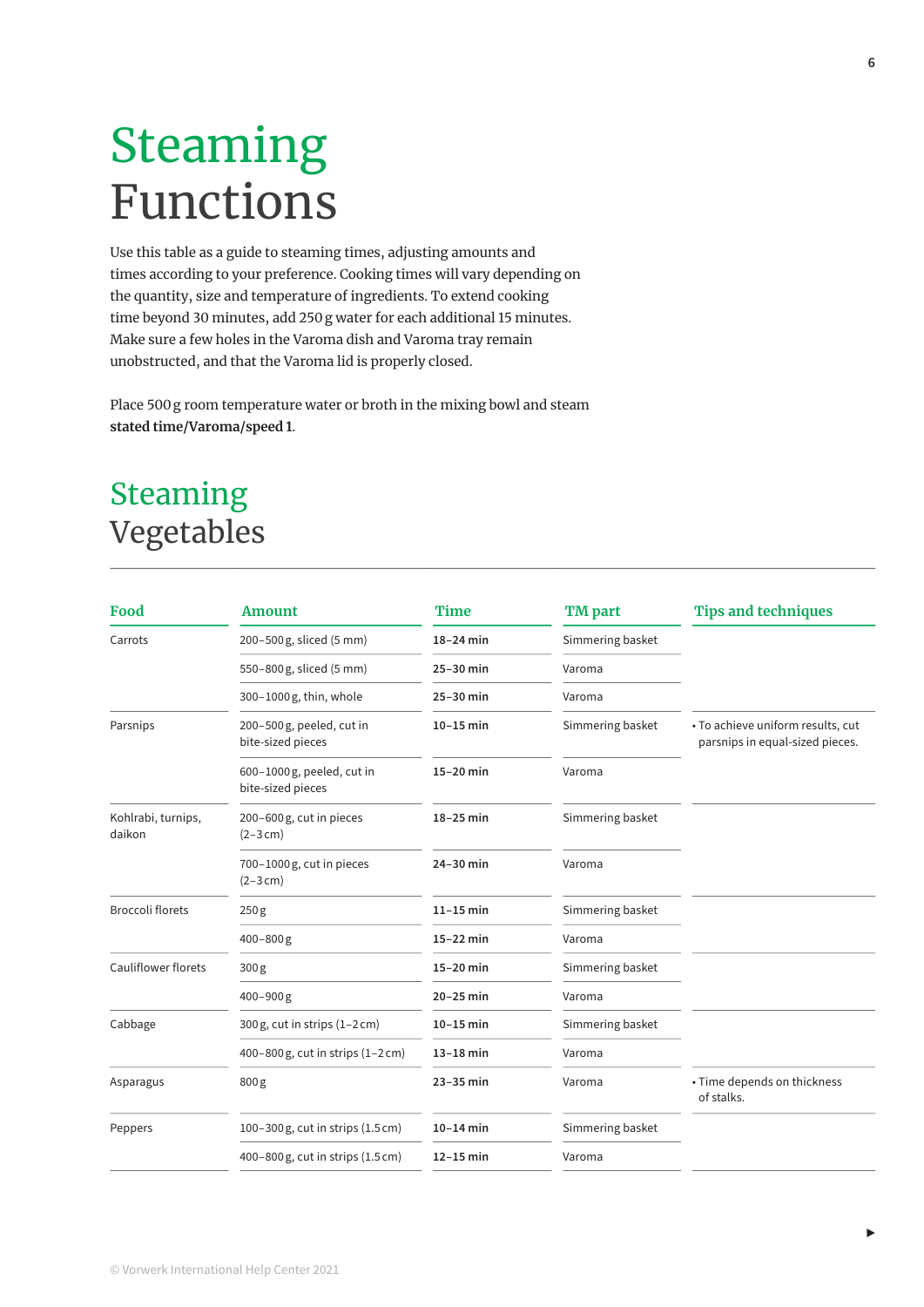| Food                    | <b>Amount</b>                          | Time        | <b>TM</b> part   | <b>Tips and techniques</b>        |
|-------------------------|----------------------------------------|-------------|------------------|-----------------------------------|
| <b>Button mushrooms</b> | 100-300g, whole                        | $10-15$ min | Simmering basket |                                   |
|                         | 400-500g, whole                        | 15 min      | Varoma           |                                   |
|                         | 200-300g, quartered                    | $10-12$ min | Simmering basket | • Cut large mushrooms in eighths. |
|                         | 400-500g, quartered                    | 13-15 min   | Varoma           |                                   |
| Peas                    | 200-500g, frozen                       | 15-18 min   | Simmering basket |                                   |
|                         | 600 g, frozen                          | 18-22 min   | Varoma           |                                   |
| New potatoes, small     | 600 <sub>g</sub>                       | 30-35 min   | Simmering basket |                                   |
|                         | 700-1200g                              | 35-40 min   | Varoma           |                                   |
| Potatoes and            | 200-600 g, cut in pieces (2-3 cm)      | 17-30 min   | Simmering basket |                                   |
| sweet potatoes          | 700-1000 g, cut in pieces (2-3 cm)     | 20-35 min   | Varoma           |                                   |
| Leeks                   | 200-400g, sliced                       | 15-20 min   | Simmering basket |                                   |
|                         | 500-800 g, sliced                      | 20-25 min   | Varoma           |                                   |
| Celery                  | 200-400 g, cut in pieces (2 cm)        | 20-25 min   | Simmering basket |                                   |
|                         | 500-800 g, cut in pieces (2 cm)        | 25-30 min   | Varoma           |                                   |
| Celeriac                | 200-450 g, cut in pieces (2-3 cm)      | $13-17$ min | Simmering basket |                                   |
|                         | 500-800 g, cut in pieces (2-3 cm)      | 20-25 min   | Varoma           |                                   |
| Green beans             | 200–300 g, cut in pieces (3–5 cm)      | $15-25$ min | Simmering basket |                                   |
|                         | 400-800g, whole                        | 15-30 min   | Varoma           |                                   |
| Fennel bulbs            | 200-400g, quartered                    | 18-25 min   | Simmering basket |                                   |
|                         | 500-800g, quartered                    | 27-30 min   | Varoma           |                                   |
|                         | 100-400 g, sliced (1 cm)               | 15-20 min   | Simmering basket |                                   |
|                         | 500-800 g, sliced (1 cm)               | 18-25 min   | Varoma           |                                   |
| Fresh spinach           | 500 g                                  | $10-12$ min | Varoma           | • Maximum 500 g.                  |
| Courgettes              | 200-500g, halved, then sliced<br>(1cm) | $14-19$ min | Simmering basket |                                   |
|                         | 600-800g, halved, then sliced<br>(1cm) | 20-25 min   | Varoma           |                                   |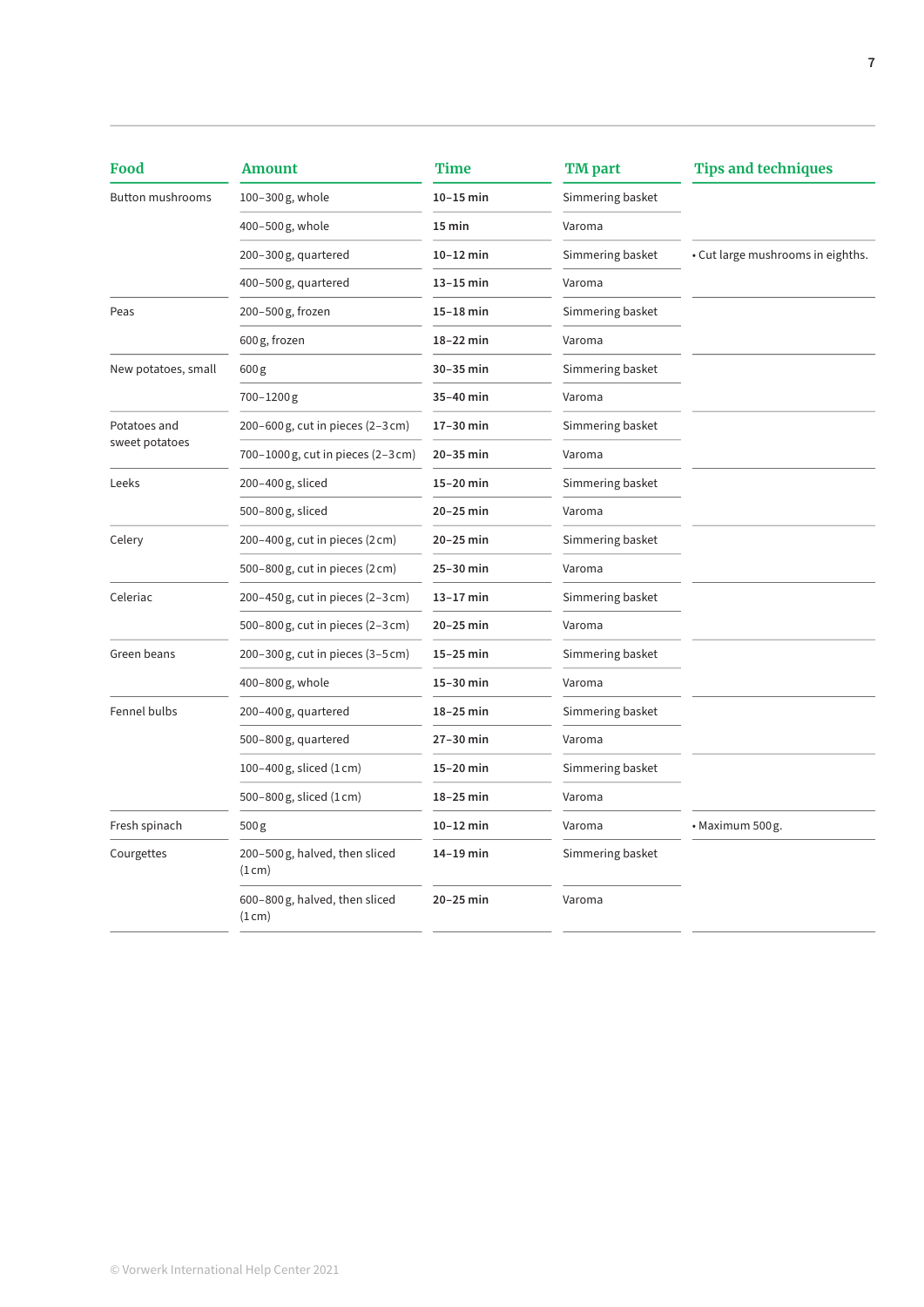#### Steaming Fruits

| Food                           | <b>Amount</b>                               | Time        | <b>TM</b> part   | <b>Tips and techniques</b>                                                                                                                                                                                                                                                                                                                                               |
|--------------------------------|---------------------------------------------|-------------|------------------|--------------------------------------------------------------------------------------------------------------------------------------------------------------------------------------------------------------------------------------------------------------------------------------------------------------------------------------------------------------------------|
| Apples                         | 200-400g, quartered                         | $10-22$ min | Simmering basket | • Steaming time depends on                                                                                                                                                                                                                                                                                                                                               |
|                                | 500 g, quartered                            | 12-25 min   | Varoma           | variety and ripeness of apples.<br>• To double the quantity, insert<br>Varoma tray and add a further<br>500 g.                                                                                                                                                                                                                                                           |
| Pears                          | 200–400 g, quartered                        | $10-16$ min | Simmering basket | • Steaming time depends on                                                                                                                                                                                                                                                                                                                                               |
|                                | 500–800 g, quartered                        | 15-20 min   | Varoma           | variety and ripeness of pears.                                                                                                                                                                                                                                                                                                                                           |
|                                | 200-400 g, halved                           | $13-18$ min | Simmering basket |                                                                                                                                                                                                                                                                                                                                                                          |
|                                | 500-800g, halved                            | 18-23 min   | Varoma           |                                                                                                                                                                                                                                                                                                                                                                          |
| Apricots                       | 300–400 g, halved                           | 9-12 min    | Simmering basket | • Steaming time depends on                                                                                                                                                                                                                                                                                                                                               |
|                                | 500 g, halved                               | $10-15$ min | Varoma           | variety and ripeness of apricots.<br>• To double the quantity, insert<br>Varoma tray and add a further<br>500 g.                                                                                                                                                                                                                                                         |
| Peaches                        | 300-450g, halved                            | $8-12$ min  | Simmering basket | • Steaming time depends on                                                                                                                                                                                                                                                                                                                                               |
|                                | 500 g, halved                               | $10-15$ min | Varoma           | variety and ripeness of peaches.<br>• To double the quantity, insert<br>Varoma tray and add a further<br>500 g.                                                                                                                                                                                                                                                          |
| Plums                          | 200-400 g, halved                           | $7-10$ min  | Simmering basket | · Steaming time depends on                                                                                                                                                                                                                                                                                                                                               |
|                                | 500 g, halved                               | 12-14 min   | Varoma           | variety and ripeness of plums.                                                                                                                                                                                                                                                                                                                                           |
| Rhubarb                        | 300-450 g, cut in pieces (1.5-2 cm)         | $8-18$ min  | Simmering basket | • Steaming time depends on                                                                                                                                                                                                                                                                                                                                               |
|                                | 500-800 g, cut in pieces (1.5-2 cm)         | 12-22 min   | Varoma           | variety and ripeness of rhubarb.<br>• To make compote, sprinkle 400 g<br>rhubarb in simmering basket<br>with 80 g sugar and, without<br>measuring cup (to avoid over-<br>boiling), steam 13-18 minutes.<br>For double the quantity, in Varoma<br>dish, steam 17-20 minutes.<br>Transfer steamed rhubarb to a<br>bowl, pour over the cooking<br>liquid and leave to cool. |
| Pineapple                      | 200-400 g, cut in triangles<br>(5 mm thick) | $10-15$ min | Simmering basket | • Steaming time depends on variety<br>and ripeness of pineapple.                                                                                                                                                                                                                                                                                                         |
|                                | 500 g, cut in triangles<br>(5 mm thick)     | 15-20 min   | Varoma           | • To increase the quantity, insert<br>Varoma tray and add a further<br>400 g.                                                                                                                                                                                                                                                                                            |
| Bananas with<br>chocolate core | 2 bananas, whole                            | 12 min      | Varoma           | • Make a deep cut in the top of the<br>banana and insert 1-2 pieces<br>chocolate.                                                                                                                                                                                                                                                                                        |
| Papaya                         | 1 small papaya, halved                      | $10-15$ min | Varoma           | • To double the quantity, insert<br>Varoma tray and add another<br>papaya, halved.                                                                                                                                                                                                                                                                                       |
|                                |                                             |             |                  |                                                                                                                                                                                                                                                                                                                                                                          |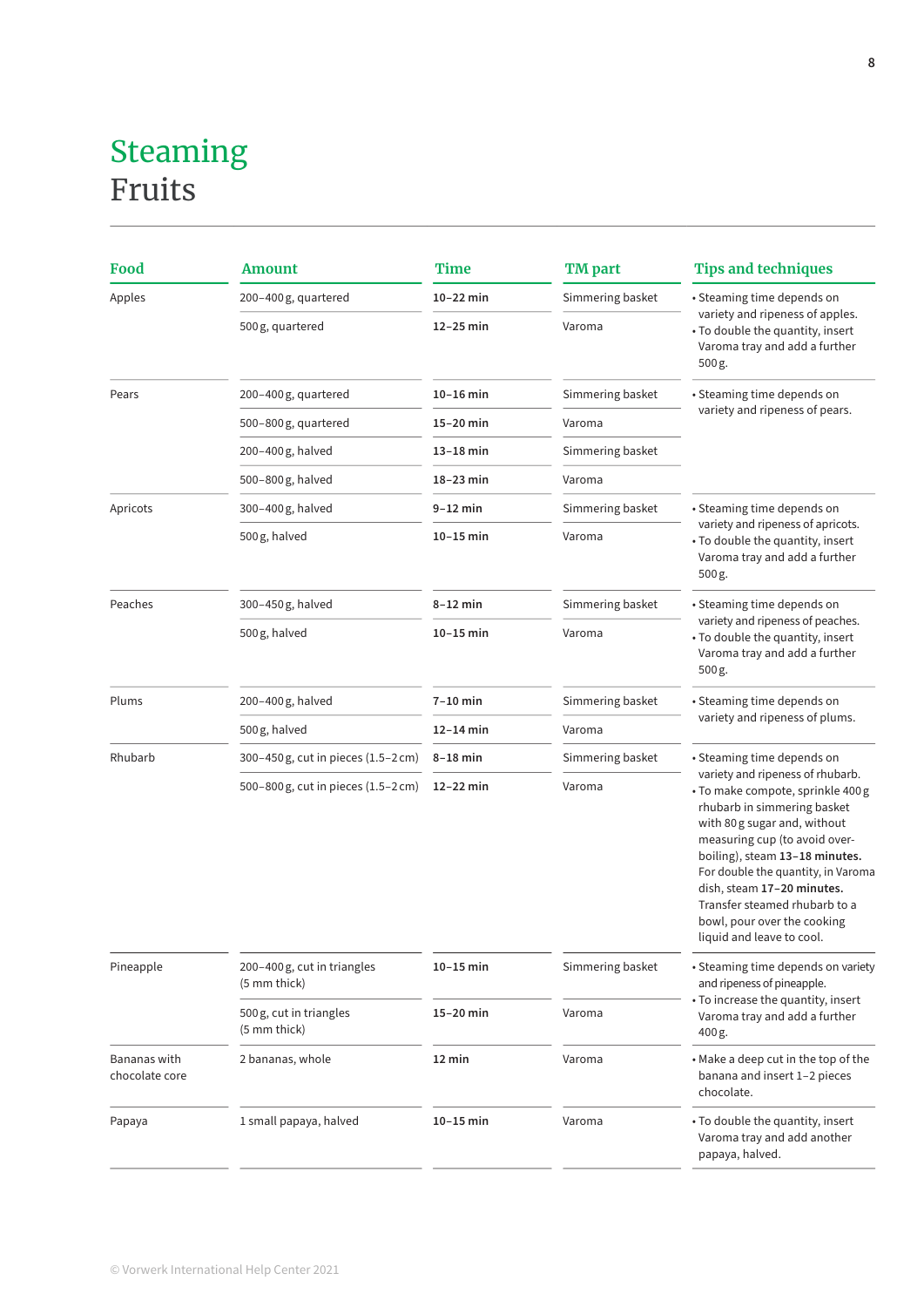#### Steaming Fish and Seafood

| Food                                            | <b>Amount</b>                                        | <b>Time</b> | <b>TM</b> part                           | <b>Tips and techniques</b>                                                                                                                                                                                                                                                                                                      |
|-------------------------------------------------|------------------------------------------------------|-------------|------------------------------------------|---------------------------------------------------------------------------------------------------------------------------------------------------------------------------------------------------------------------------------------------------------------------------------------------------------------------------------|
| <b>Fish fillets</b><br>(e.g. salmon, perch,     | 2-3 fillets (150 g each,<br>$2-2.5$ cm thick)        | $12-18$ min | Varoma dish                              | • For frozen fish, increase<br>steaming time by 5 min.                                                                                                                                                                                                                                                                          |
| bass, cod, haddock,<br>snapper)                 | 5-6 fillets (150 g each,<br>$2-2.5$ cm thick)        |             | Varoma dish and<br>Varoma tray           | • To cook 5 fish fillets, place 2 in<br>Varoma dish and 3 on Varoma<br>tray.                                                                                                                                                                                                                                                    |
| Mussels, in the shell                           | 500g                                                 | $15$ min    | Varoma dish                              | · Place mussels in Varoma dish.                                                                                                                                                                                                                                                                                                 |
|                                                 | 1000g                                                | $23$ min    |                                          | When water has reached Varoma<br>temperature, place covered<br>Varoma into position and steam.<br>• Take care when preparing<br>mussels - gently tap on a work<br>surface any that have open shells<br>before cooking and discard any<br>that do not close. Discard any<br>mussels whose shell remains<br>closed after cooking. |
| Large, raw prawns,<br>with shell                | 400 g large prawns (40 g each),<br>shell and head on | $9-11$ min  | Simmering basket                         | • Ensure the prawns have turned<br>pink and are fully cooked before                                                                                                                                                                                                                                                             |
|                                                 | 500 g large prawns (40 g each),<br>shell and head on | $11-16$ min | Varoma dish                              | removing.<br>• For frozen prawns, increase time<br>by 2 min.                                                                                                                                                                                                                                                                    |
| Whole fish                                      | $2$ (approx. 440 g)                                  | $15-17$ min | Varoma tray                              |                                                                                                                                                                                                                                                                                                                                 |
| (e.g. trout, bass,<br>perch, bream,<br>snapper) | 4 (approx. 440 g each)                               | $7-20$ min  | 2 in Varoma dish and<br>2 on Varoma tray |                                                                                                                                                                                                                                                                                                                                 |